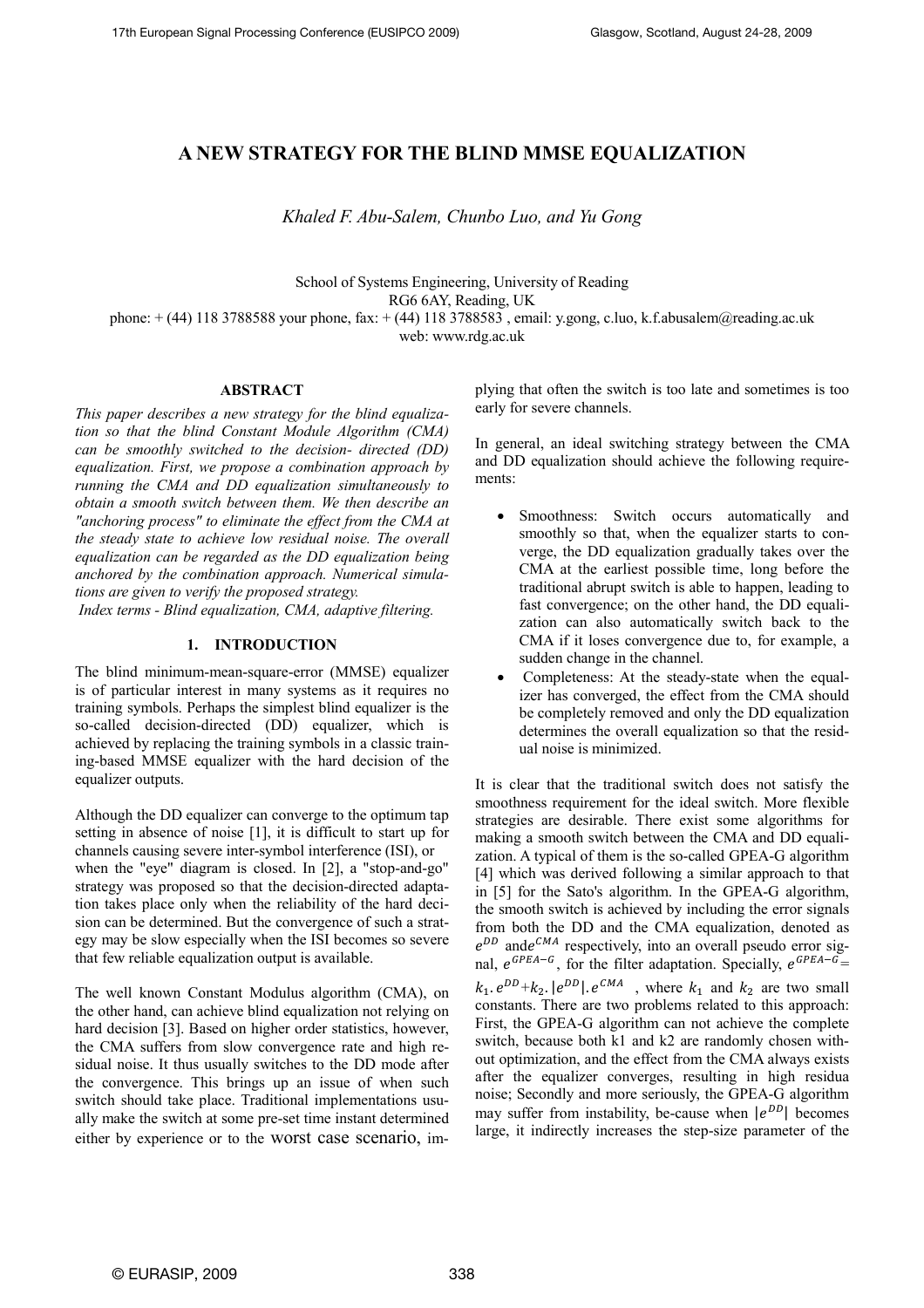CMA which must however be significantly small to maintain stability [3].

In a recent paper [6], an alternative approach was proposed to improve the convergence of the blind equalizer by combining two independently running blind equalizers with different step-size parameters. Although the overall equalizer can well balance the fast convergence and the low residual noise between the two individual equalizers, it still has significantly higher residual noise than the DD approach. This so-called convex combination CMA (CC-CMA) approach was in fact inspired by the convex combination LMS algorithm proposed in [7].

In this paper, we describe a novel switch strategy between the CMA and DD equalization so that both requirements for the ideal switch can be satisfied. Also inspired by the convex combination LMS algorithm [7], we propose to combine the CMA and DD equalizer which are running independently. Unlike the convex combination LMS algorithm and its blind equalization counterpart in [6], however, here the optimum combination cannot be achieved by minimizing the output error because there are no training symbols available for the DD equalizer. Rather, a so-called anchored process will be introduced to minimize the effect from the CMA in the steady state. The proposed equalizer has significantly better performance than existing approaches including the GPEA-G algorithm and the CC-CMA algorithm pro-posed in [6]. The rest of this paper is organized as follows: Section 2 describes a combination approach to include both the CMA and DD equalization into one framework so that the smooth switch can be obtained; Section 3 describes an anchoring approach to suppress the effect of the CMA equalization from the overall process after the convergence, so that the completeness of the switch can be achieved; Section 4 gives numerical simulations to verify the proposed algorithm; Finally, Section 5 summarizes the paper.

#### 2. A COMBINATION APPROACH

#### 2.1 System Model

Without losing generality, we assume the decision delay for the equalization is zero. The details of the optimum decision delay search can be found in [8] and [9]. The received signal vector is given by:

$$
y(n) = Hs(n) + n(n) \tag{1}
$$

where H is the channel matrix,  $s(n)$  is the transmission signal vector, and  $n(n)$  is the white channel noise vector.

In the CMA [3], the equalizer coefficient vector is adapted according to:

$$
w_g(n+1) = w_g(n) + \mu_g e_g(n) y^*(n) \tag{2}
$$

Where  $e_g(n) = z_g(n) \cdot (R_2 - |z_g(n)|^2)$  which is called pseudo error signal,  $z_g(n) = w_g^H(n)y(n)$  which is the

equalization output,  $R_2 = E |s(n)|^4 / E |s(n)|^2$  which is determined by the high order statistics of the transmission data, and  $\mu_a$  is the step-size parameter.

Since the CMA suffers from slow convergence and high residual noise, after (2) converges, it should switch to the DD mode as:

$$
w_d(n+1) = w_d(n) + \mu_d e_d(n) y^*(n) \tag{3}
$$

where  $e_d(n) = s_d(n) - z_d(n)$  and  $s_d(n)$  is the hard decision of the equalizer output  $z_d(n)$ . For clarity of exposition, we choose the subscripts of "g" and "d" to represent the CMA and DD modes respectively. Note that usually  $\mu_a \ll \mu_d$  so the CMA converges much slower than its DD counterpart.

#### 2.2 Convex Combination

In [7], Arenas-Garcia (et al) described a "convex combination" LMS algorithm in order to balance the conflict requirements of low MSE and fast convergence. This was achieved by proportionally summing the outputs from two independently running LMS filters with different step-size parameters. Similarly, we have both the CMA and DD equalizers run simultaneously, and combine them with an adjustable combination factor  $\lambda(n)$  so that the overall equalizer becomes:

$$
w_c(n) = \lambda(n)w_d(n) + (1 - \lambda(n))w_g(n) \tag{4}
$$

Then the smooth switch can be obtained by appropriately adapting  $\lambda(n)$ .

Unlike the convex combination LMS algorithm [7], unfortunately, the  $\lambda(n)$  in (4) cannot be adapted based on minimizing the overall mean square error (MSE). This is because there are no training symbols available in the blind equalization. Instead, the hard decision of the symbol estimates has to be used to adapt both the DD tap weight, i.e.  $w_d(n)$ , and  $\lambda(n)$ . This makes the  $w_d(n)$ , and  $\lambda(n)$  adaptation be highly interactive to each other, diverging both of them. In fact, we found that even with the training symbols being used to adapt  $\lambda(n)$  (but not  $w_d(n)$ ) in a way similar to that in [7], the overall process is still unstable. Hence we let  $\lambda(n)$  be adjusted in a "fixed" manner as:

$$
\lambda(n) = exp\left(\frac{e_{p,d}^2(n)}{e_{p,g}^2(n)}\right) \tag{5}
$$

where  $e_{p,d}(n) = s_c^{\hat{}}(n) - w_d^H(n+1)y(n), \quad e_{p,g}(n) =$  $s_g^{\hat{}}(n) - w_g^H(n+1)y(n), s_c^{\hat{}}(n)$  and  $s_g^{\hat{}}(n)$  are hard decision of the overall and the CMA outputs respectively. Since  $\lambda(n)$  doesn't depend on its previous value  $\lambda(n-1)$ , the stability problem can be largely avoided. Moreover, we deliberately apply the a posterior error signals of  $e_{p,d}(n)$  and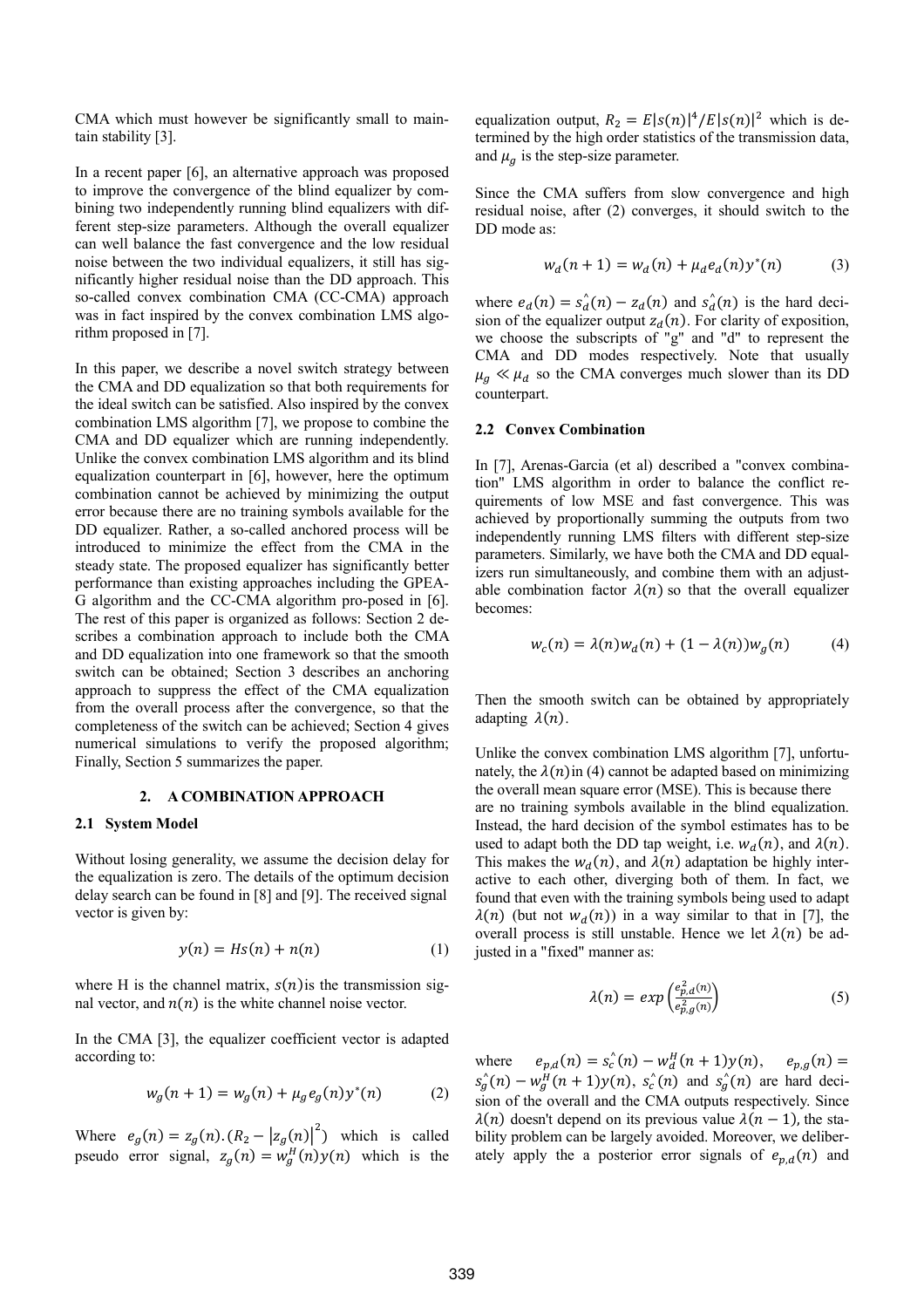$e_{p,q}(n)$  in (5) to further "detach" the interaction between the tap weight and  $\lambda(n)$  adaption for better stability. It is clear from (5) that  $0 < \lambda(n) < 1$ . To be specific, at the beginning when DD equalizer doesn't converge, we have  $e_{p,g}^2(n)$  <  $e_{p,d}^2(n)$ , so that  $\lambda(n)$  is small and the overall equalizer is more determined by the CMA. As the CMA starts to converge, the output from the overall equalizer becomes more reliable, or  $e_{p,d}^2(n)$  becomes smaller. This forces  $\lambda(n)$  to increase, gradually increasing the contribution from the DD equalization to the overall process. And smooth switch is thus reached.

### 3. AN ANCHORING APPROACH

In order to achieve the completeness of the ideal switch, the value of  $\lambda(n)$  needs to go up to one after the equalizer converges. Unfortunately, this cannot be achieved by (5) which does not depend on an optimum criterion. So the contribution from the CMA cannot be completely removed out of the overall equalization at the steady-state and a high residual noise will be observed. Further process is thus desirable.

#### 3.1 Anchoring Process

In this section, we introduce an "anchoring process" such that only at specific intervals, namely the anchoring intervals, does the overall equalizer operate in a combination manner as in (4). At all other intervals, the overall equalizer simply runs in the traditional DD mode. This modifies the adaption rule for the overall equalizer to:

$$
\begin{cases} w_c(n) = \lambda(n)w_d(n) + (1 - \lambda(n))w_g(n), \text{if } n \bmod N_{anc}(n) = 0\\ w_c(n) = w_c(n-1) + \mu_c e_c(n-1)y^*(n-1), \text{otherwise} \end{cases}
$$
  
(6)

where  $(n-1) = s_c^(n-1) - w_c^H(n-1)y(n-1)$ , and  $N_{anc}(n)$  is the time space between two adjacent anchoring intervals at time n. It is obvious when  $N_{anc}(n) = 1$ , (6) reduces to the normal combination approach of (4).

Such process can be viewed as a standard DD equalization being anchored by the combination approach. It is required that, at the initial stage, the anchoring space  $N_{anc}(n)$  is small, so that the overall process is intensively anchored by the combination approach and the convergence can be guaranteed. After the equalizer converges,  $N_{anc}(n)$  becomes large so that the anchoring happens little and the contribution from the CMA can be ignored. In order to satisfy this requirement,  $N_{anc}(n)$  needs to be increased when the equalizer is converging or has converged, and decreased when the equalizer diverges due to, for example, a sudden change in channel. This translates into an adaptation rule as:

$$
\begin{cases} N_{anc}(n+1) = N_{anc}(n) + \delta, if E[e_c^2(n)] = < E[e_c^2(n-\Delta)] \\ N_{anc}(n+1) = N_{anc}(n) + \delta, if E[e_c^2(n)] > E[e_c^2(n-\Delta)] \end{cases}
$$
  
(7)

where both  $\delta$  and  $\Delta$  are positive integers which will be explained in more detail later.

#### 3.2 Fractional Anchoring Space

Adapting  $N_{anc}(n)$  directly based on (7) is very sensitive to the noise, if it converges at all. This is not only because  $E[e_c^2(n)]$  is difficult to be accurately tracked in real time, but also because of the constraint that  $N_{anc}(n)$  must be an integer.

Inspired by the "fractional filter length" algorithm proposed in [10] to adapt the filter length which must also be an integer, we introduce a concept of pseudo-fractional anchoring space,  $n_{anc}(n)$ , which can take fractional values. The anchoring space adaptation is then re-constructed based on  $n_{anc}(n)$ :

$$
n_{anc}(n+1) = (n_{anc}(n+1) + \beta) - \gamma \cdot (e_c^2(n) - e_c^2(n-\Delta))
$$
 (8)

And the "true" anchoring space  $N_{anc}(n)$  is obtained as:

$$
N_{anc}(n) = \begin{cases} [n_{anc}(n+1)], |N_{anc}(n) - n_{anc}(n+1)| \ge \delta \\ N_{anc}(n), otherwise \end{cases}
$$
 (9)

where  $\delta$  and  $\Delta$  are defined in the same way as in (7),  $\gamma$  is the step-size parameter,  $\beta$  is a small positive constant used to prevent  $n_{anc}(n)$  from dropping after the equalizer converges, and [.] rounds the embraced value to the nearest integer.

Specifically, a larger  $\delta$  makes  $N_{anc}(n)$  adaptation be less sensitive to the noise, but achieves less accuracy at the steady state. On the other hand,  $\Delta$  is used to reduce the effect of the adaption noise on tracking the error signals. Therefore, the larger the  $\Delta$  is, the smoother the adaption we can obtain, but the longer the delay we will observe. Moreover, in order to ensure stability,  $n_{anc}(n)$  should be limited such that  $N_{min} \leq$  $n_{anc}(n) \leq N_{max}$ . Normally we let  $N_{min} = 1$  and  $N_{max}$  be a large value.

### 3.3 Discussions

Based on instantaneous rather than mean square errors, (8) adapts the anchoring space in an LMS manner with little complexity imposed. Taking expectation on both sides of (8) yields:

$$
E[n_{anc}(n+1)] = (E[(n_{anc}(n)] + \beta) - \gamma.(E[e_c^2(n)] - E[e_c^2(n-1)])
$$
\n(10)

Without losing generality, we assume  $N_{anc}(0) = n_{anc}(0) = 1$ . Then initially the overall equalizer is equivalent to a normal combination equalizer and able to converge, we have  $E[e_c^2(n)] \le E[e_c^2(n-\Delta)]$ , and then further from (10) we have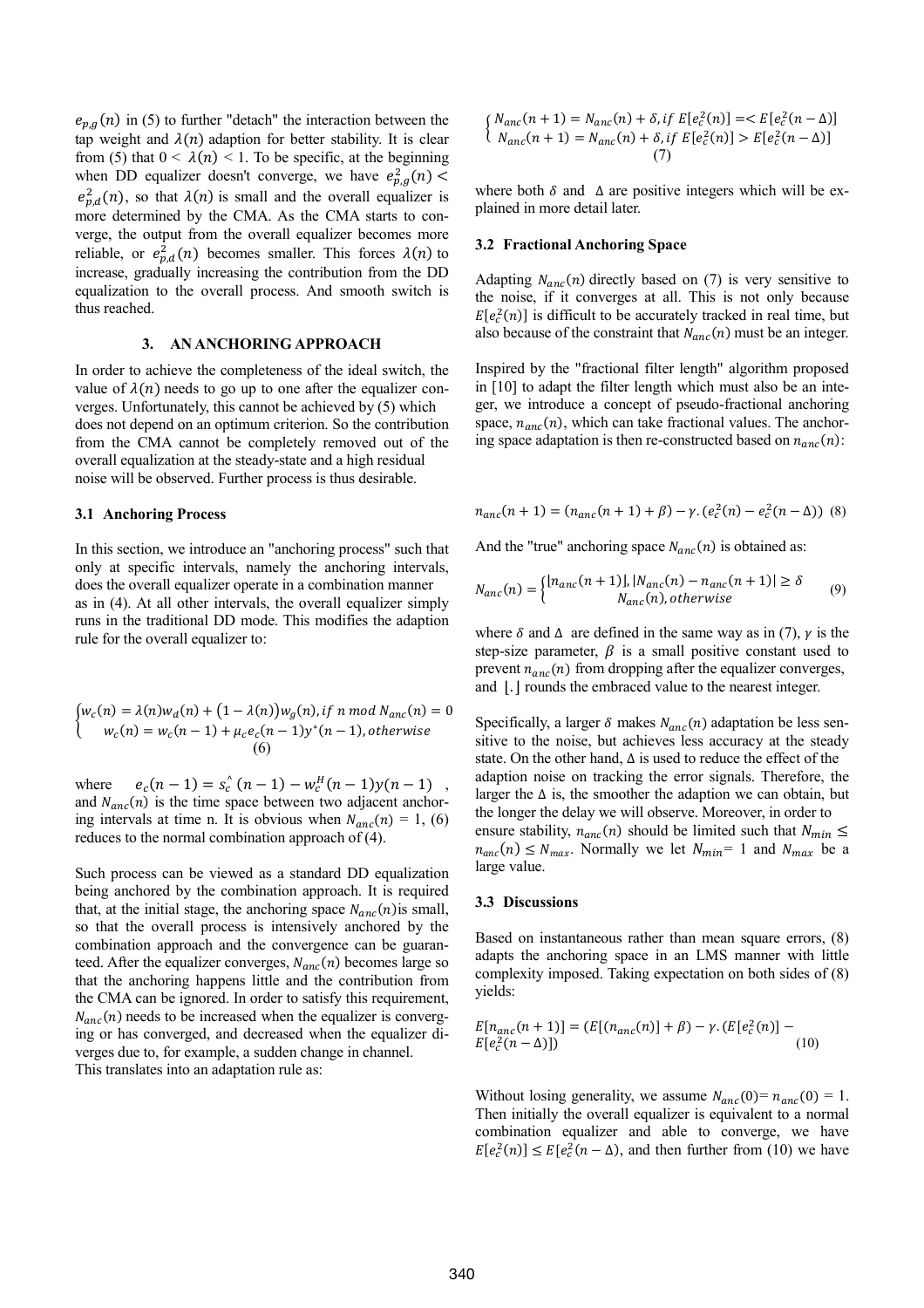$E[n_{anc}(n+1)] > E[n_{anc}(n)]$ . Thus at the steady-state,  $N_{anc}(n)$  always reaches its maximum value of  $N_{max}$  in the mean. Further from (4), we can obtain the contribution from the CMA to the overall equalization at the steady state as:

$$
P_{CMA} = (1 - \lambda(\infty)) \cdot \frac{1}{N_{max}} \tag{11}
$$

where  $\lambda(\infty)$  is calculated according to (5) which is usually a value close to 1. As an illustration, we assume  $N_{max} = 50$  and  $\lambda(\infty) = 0.9$  after the equalizer converges. It is clear from (11) that, at the steady state, the contribution from the CMA is only  $P_{CMA} = 0.2\%$  which can be ignored in practice. The complete switch is thus reached.

On the other hand, when the equalizer diverges due to, for example, a sudden change in the channel, we have  $E[e_c^2(n)] \gg E[e_c^2(n-\Delta)]$ . This makes  $E[n_{anc}(n+1)]$  <  $E[n_{anc}(n)]$  so that the overall equalization becomes more and more determined by the combination approach and the convergence can be resumed.

It is interesting to note that if the combination approach is replaced by the traditional CMA, the anchoring process will not work. This is because that, unlike the combination approach, the CMA is a self-adapted process with no interaction with the overall equalization, constantly lifting the residual noise to a high level.

#### 3.4 The Algorithm

With the above statements, a full description of the proposed algorithm is summarized as follows:

For every equalizer input  $y(n)$ ,  $n = 1, 2, 3, \dots$ 

Update the DD and CMA equalizers simultaneously:

$$
z_g(n) = w_g^H(n)y(n), z_d(n) = w_d^H(n)y(n),
$$
  
\n
$$
e_g(n) = z_g(n). (R_2 - |z_g(n)|)^2, e_d(n) = s_c^(n) - z_d(n),
$$
  
\n
$$
w_g(n + 1) = w_g(n) + \mu_g e_g(n)y^*(n),
$$
  
\n
$$
w_d(n + 1) = w_d(n) + \mu_d e_d(n)y^*(n),
$$

Update  $N_{anc}(n)$ :

$$
n_{anc}(n+1) = (n_{anc}(n+1) + \beta) - \gamma \cdot (e_c^2(n) - e_c^2(n-\Delta))
$$
  
Limit  $n_{anc}(n+1)$  in the range of  $[N_{max}, N_{min}]$ .  
Obtain  $N_{anc}(n+1)$  according to (9),

Update the overall equalizer:

If n MOD 
$$
N_{anc}(n + 1) = 0
$$
  
\n
$$
e_{p,d}(n) = s_c^(n) - w_c^H(n)y(n),
$$
\n
$$
e_{p,g}(n) = s_g^(n) - w_g^H(n)y(n),
$$
\n
$$
\lambda(n) = \exp\left(-\frac{e_{p,d}^2(n)}{e_{p,g}^2(n)}\right),
$$
\n
$$
w_c(n + 1) = \lambda(n)w_d(n + 1) + (1 - \lambda(n))w_g(n + 1).
$$
\nElse

 $w_c(n + 1) = w_c(n) + \mu_c e_c(n) y^*(n),$ 

Update the overall output:

$$
z_c(n + 1) = w_c^H(n + 1)y(n + 1),
$$
  
s<sub>c</sub><sup>^</sup> (n + 1) is the hard decision of  $z_c(n + 1)$ ,  
 $e_c(n + 1) = s_c^{\frown}(n + 1) - w_c^H(n + 1)y(n + 1)$ 

### 3.5 Numerical Simulations

In this section, the proposed approach is verified by numerical simulations. We consider two channels described in [2] and [11] with the impulse response vectors respectively given  $hv$ 

Channel-I :  $[0.0410 + 0.0109i] 0.0495 + 0.0123i] 0.0672 +$  $0.0170$ j  $0.0919 + 0.0235$ j  $0.7920 + 0.1281$ j  $0.3960 + 0.0871$ j  $0.2715 + 0.0498j$   $0.2291 + 0.0414j$   $0.1287 + 0.0154j$   $0.1032$  $+ 0.0119j]^T$ ,



Fig. 3. The MSE learning curves for the channel with abrupt change.

Channel-II : [0-0.005j 0.009-0.024j 0.854-0.218j 0.049-  $0.016]^{T}$  $(12)$ 

In the below experiments, the channel noise for both channels are white Gaussian with signal- to-noise-ratio (SNR) at 20dB, 16QAM is used to modulate the transmission symbols, the filter length of the equalizer is 21, and the parameters for the anchoring space adaptation of (8) are set as follows:  $\delta$  = 3,  $\Delta$ = 50,  $\gamma$ = 5e-04,  $\beta$  = 1e-05,  $N_{min}$  = 0 and  $N_{max}$  = 50.

The proposed algorithm is compared with the classic CMA, the GPEA-G [4] and the convex combination CMA (CC-CMA) algorithms [6]. For fair comparison, the step-sizes for both the CMA and the GPEA-G algorithm are set as 1e-05, where the other parameters for the GPEA-G algorithm are chosen as same as those in [4]. The step-sizes for the CC-CMA algorithm are set as 5e-05 and 0.5e-05 for the two individual equalizers respectively.